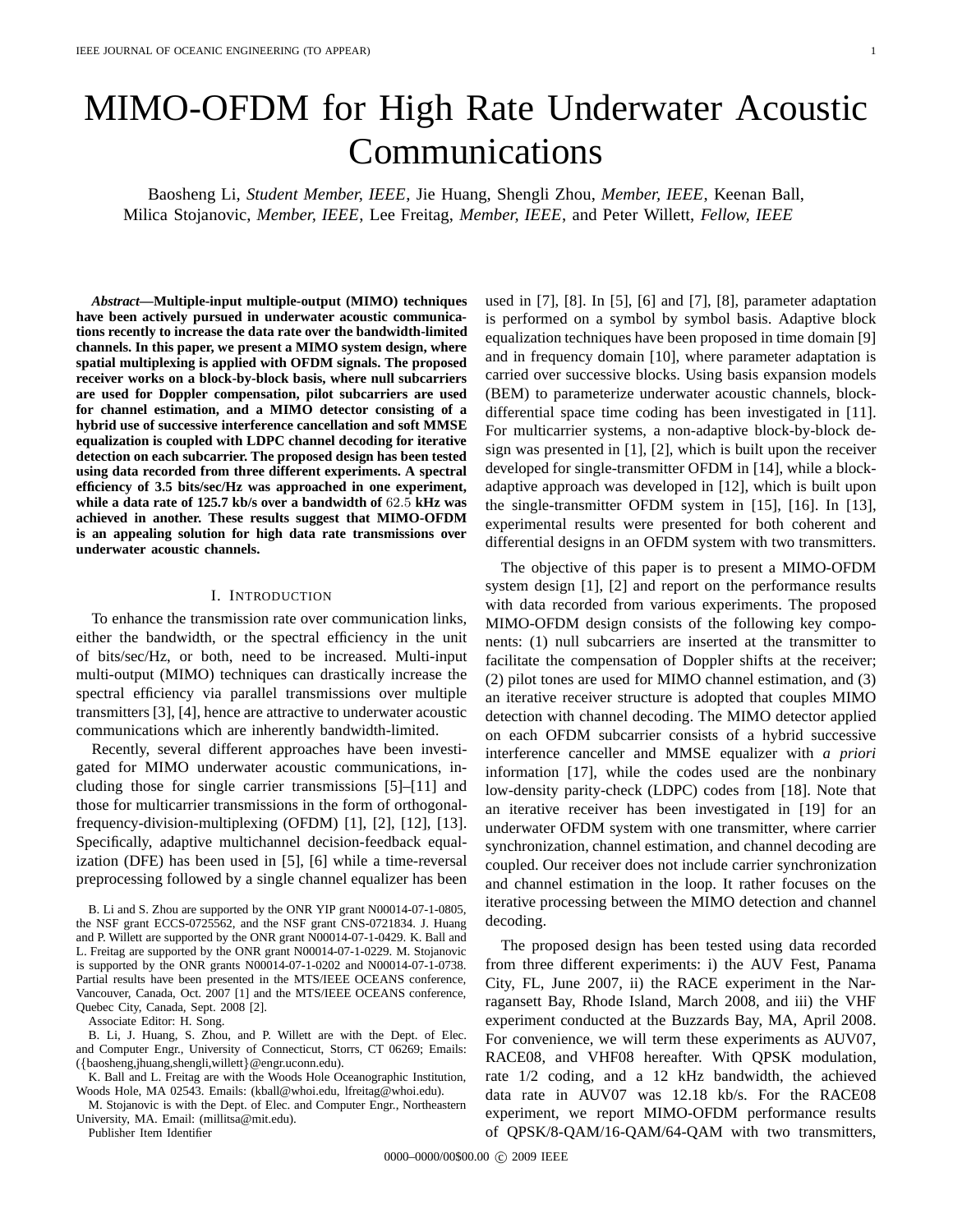QPSK/8-QAM/16-QAM with three transmitters, and QPSK/8- QAM with four transmitters where a bandwidth of 4.9 kHz is used. A spectral efficiency of 3.5 bits/sec/Hz was approached with various configurations. In the VHF08 experiment, a data rate of 125.7 kb/s was achieved with two transmitters, 16- QAM modulation, rate 1/2 coding, and a bandwidth of 62.5 kHz. These results suggest that MIMO-OFDM is an appealing solution for very high data rate transmissions over underwater acoustic channels.

The rest of the paper is organized as follows. We describe the transmitter design in Section II and present the receiver algorithms in Section III. Performance results for different experiments are summarized in Sections IV, V, and VI. Conclusions are drawn in Section VII.

*Notation:* Bold upper and lower letters denote matrices and column vectors, respectively;  $(\cdot)^T$ ,  $(\cdot)^*$ , and  $(\cdot)^H$  denote transpose, conjugate, and Hermitian transpose, respectively;  $I_N$  is the  $N \times N$  identity matrix.

# II. TRANSMITTER DESIGN

We consider MIMO-OFDM transmission with spatial multiplexing on  $N_t$  transmitters. The basic signalling format is zero-padded (ZP) OFDM [14]. Specifically, let  $B$  denote the bandwidth and  $K$  the number of subcarriers. The subcarrier spacing is  $\Delta f = B/K$  and the OFDM block duration is  $T = 1/\Delta f = K/B$ . Each OFDM block is followed by a guard time of duration  $T<sub>g</sub>$  to avoid interblock interference. Out of the total K subcarriers,  $K_n$  subcarriers are null subcarriers where no information will be transmitted,  $K_p$  subcarriers are pilot subcarriers carrying known symbols, and the rest  $K_d = K - K_n - K_p$  subcarriers are data subcarriers.

The signals are generated as follows. Let  $r_c$  denote the code rate of channel code and  $M$  the size of the constellation, which could be 4, 8, 16, or 64 in our experiments. For each OFDM block, we generate  $N_t$  independent bit streams each of length  $r_cK_d \log_2 M$  and encode them separately using the nonbinary low-density-parity-check (LDPC) codes [18]. Each coded bit stream of length  $K_d \log_2 M$  is mapped into a symbol sequence of length  $K_d$ . A total of  $N_t$  OFDM blocks are formed with each block carrying  $K_d$  symbols from one symbol sequence. After proper pilot insertions, the  $N_t$  OFDM blocks are transmitted from  $N_t$  transmitters simultaneously. The next  $N_t$  blocks then follow.

Accounting for all the overheads due to the guard interval, channel coding, pilot, and null subcarriers, the overall spectral efficiency in terms of bits per second per Hz (bits/s/Hz) is:

$$
\alpha = N_t \cdot \frac{T}{T + T_g} \cdot \frac{K_d}{K} \cdot r_c \cdot \log_2 M. \tag{1}
$$

With a bandwidth  $B$ , the data rate in the unit of bits/s is

$$
R = \alpha B. \tag{2}
$$

In this paper, we will include experimental results with  $N_t = 2, 3, 4$  transmitters. The total number of pilot subcarriers for all transmitters is  $K_p$ . Specifically, we will use a total of  $K_p = K/4$  pilot subcarriers in our experimental results. To simplify channel estimation, each transmitter will be allocated a set of non-overlapping pilot subcarriers to transmit nonzero pilot symbols, while zeros are transmitted on those subcarriers that belong to other transmitters. When  $N_t = 2$  and  $N_t = 4$ , each transmitter  $\mu$  will be assigned  $K_p/N_t = K/(4N_t)$ subcarriers that are equally spaced. For example, one assignment on the pilot indexes to the  $\mu$ th transmitter, where  $\mu = 1, ..., N_t$ , could be  $\left\{4N_t(i-1) + 4(\mu - 1) + 2\right\}_{i=1}^{K/(4N_t)}$ . When  $N_t = 3$ , the pilot positions are identical to the  $N_t = 4$ case, simply turning off one transmitter from the 4-transmitter system. The null subcarrier positions are identical for all transmitters. Half of null tones are placed at the edges of the frequency band, while the other half are randomly drawn from the available subcarrier positions. The positions of null subcarriers are fixed for all blocks after being picked during the design phase.

#### III. RECEIVER ALGORITHMS

The receiver algorithms should be well designed for the underwater acoustic communications. For stationary MIMO-OFDM tests, no resampling operation as described in [14] was needed. The key processing steps at the receiver are depicted in Fig. 1, and will be described next.

#### *A. Doppler estimation*

The channel Doppler effect can be viewed as caused by carrier frequency offsets (CFO) among the transmitters and the receivers [14]. On each receiver, we assume a common CFO relative to all transmitters, as in [20, Chapter 11.5]. Hence, the CFO estimation algorithm presented in [14, Eqns. (14) and (15)] is directly applicable, where the energy on the null subcarriers is used as the objective function to search for the best CFO estimate.

After Doppler shift estimation and compensation, the average energy on the null subcarriers is used to compute the variance of the additive noise and residual inter-carrierinterference (ICI). This quantity is needed for the soft MMSE equalization in Section III-C.

## *B. Channel estimation*

After CFO compensation, pilot tones are used for channel estimation. Note that at each receive antenna  $\nu$ , a total of  $N_t$ channels  $\{\mathbf h_{\nu,\mu}:=[h_{\nu,\mu}(0),\ldots,h_{\nu,\mu}(L-1)]^T\}_{\mu=1}^{N_t}$  need to be estimated, where L is the channel length and  $h_{\nu,\mu}(l)$  is the lth channel tap of the baseband equivalent model.

Since each transmitter is assigned with an exclusive set of pilot subcarriers, channel estimation is carried out for each transmitter-receiver pair separately. With equally-spaced pilot tones, the least-square (LS) channel estimator does not involve matrix inversion and can be implemented by an  $K_p/N_t$ point inverse fast Fourier transform (FFT), as described in [14, eqns. (18) and (19)]. Once the channel estimates  $\hat{h}_{\nu,\mu}$ ,  $\mu = 1, \ldots, N_t, \nu = 1, \ldots, N_r$ , are available, the channel frequency response on each data subcarrier  $k$  is evaluated as

$$
\hat{H}_{\nu,\mu}[k] = \sum_{l=0}^{L-1} \hat{h}_{\nu,\mu}(l)e^{-j2\pi kl/K}.
$$
 (3)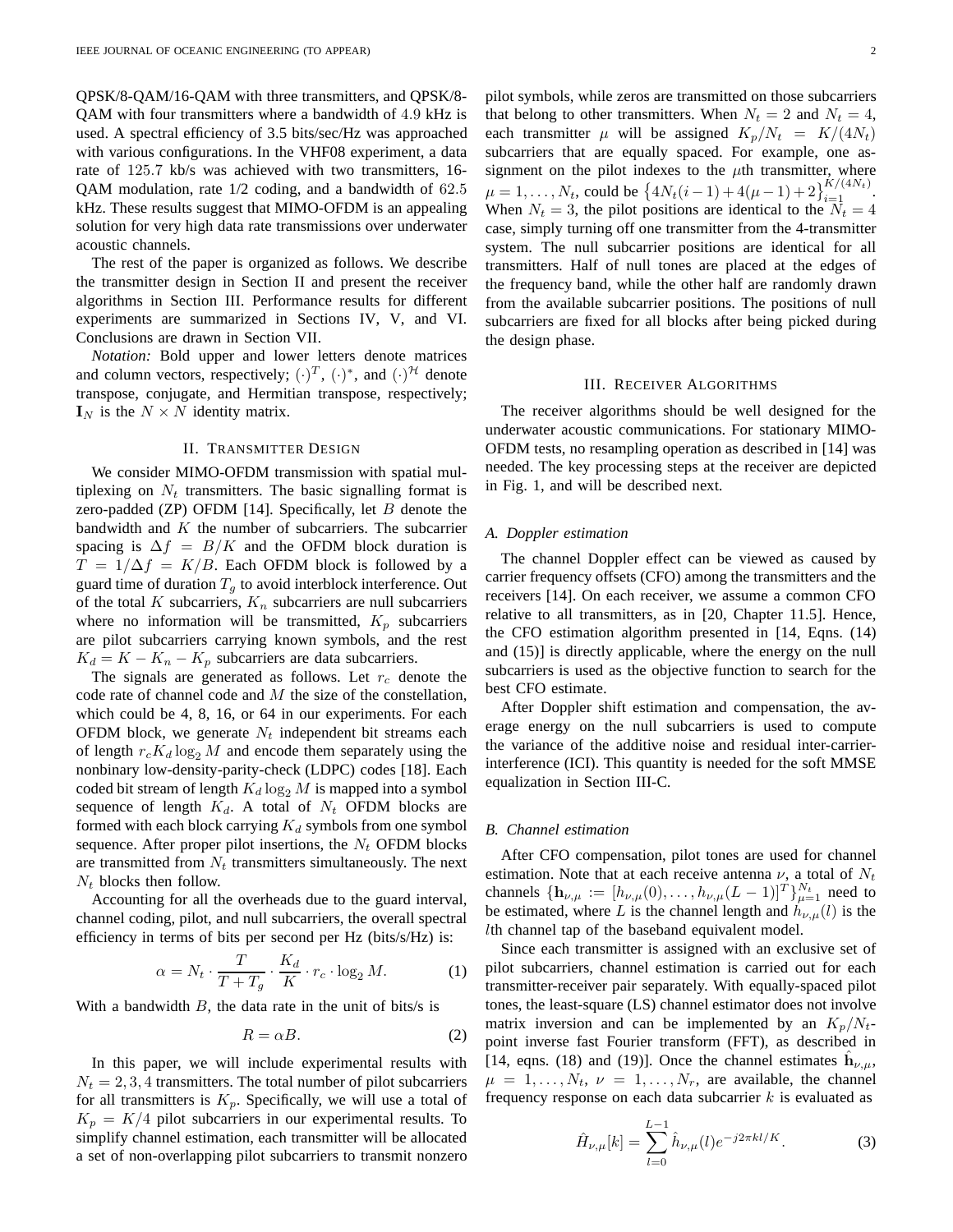

Fig. 1. The receiver block diagram

Since  $K_p/N_t$  pilot tones are used for each channel estimator, our transceiver design can handle channels with  $L \leq K_n/N_t$ taps, which corresponds to a delay spread of  $K_p/N_t/B$ seconds. To handle longer channels, sparse channel estimation based on irregularly spaced pilot tones can be pursued (see e.g., [21]), which is outside the scope of this paper.

## *C. Iterative MIMO demodulation and decoding*

On each data subcarrier k, the data from  $N_r$  receivingelements is grouped into a vector  $\mathbf{y}[k] = [y_1[k], \dots, y_{N_r}[k]]^T$ . The vector  $\mathbf{s}[k] := [[s_1[k], \dots, s_{N_t}[k]]^T$  contains the transmitted symbols on the kth subcarrier from  $N_t$  transmitters, and  $\hat{\mathbf{H}}[k]$  denotes the  $N_r \times N_t$  channel matrix with  $\hat{H}_{\nu,\mu}[k]$  as its  $(\nu, \mu)$ th entry. We thus have:

$$
\mathbf{y}[k] = \hat{\mathbf{H}}[k]\mathbf{s}[k] + \mathbf{w}[k],\tag{4}
$$

where  $w[k]$  contains the additive noise and residual ICI. We assume that the noises on different receivers are uncorrelated and Gaussian distributed, where the noise variance is estimated as the average energy on the null subcarriers. For convenience of algorithm presentation, the data are properly scaled so that the noise variances are identical for all receivers. In other words,  $\mathbf{w}[k]$  is assumed to be additive white Gaussian noise.

A maximum a posteriori (MAP) MIMO detector and a linear zero-forcing (ZF) detector were presented in [1] for the setting of two transmitters and QPSK modulation. In this paper, we combine successive interference cancellation (SIC), the soft MMSE equalization method developed in [17], and the nonbinary LDPC decoding in [18] to develop an iterative procedure on MIMO demodulation and decoding. The steps are as follows.

• *Step 1: Initialization.*

First, we define  $N_t$  flags to indicate the decoding success on parallel data streams. Initially all flags are set to zero implying no success.

Second, for each symbol in (4) to be demodulated, the mean is set to zero and the variance to the symbol energy  $E_s$ , i.e., initially each symbol has equal probability of residing on all the constellation points.

Third, to reduce the complexity of MMSE equalization, we project the  $N_r \times 1$  received vector onto the  $N_t$ dimensional signal space as  $N_r$  might be much larger than  $N_t$ . (This step is *optional*, but can reduce the matrix size for the subsequent iterative MIMO equalization without compromising the performance.) Specifically, let  $U[k]$ contain  $N_t$  basis vectors of the range space of  $H[k]$ , which can be found by singular value decomposition. We obtain

$$
\tilde{\mathbf{z}}[k] = \mathbf{U}^{\mathcal{H}}[k]\mathbf{y}[k] = \tilde{\mathbf{A}}[k]\mathbf{s}[k] + \boldsymbol{\xi}[k],\tag{5}
$$

where  $\tilde{\mathbf{A}}[k] = \mathbf{U}^{\mathcal{H}}[k]\hat{\mathbf{H}}[k]$  is now a square matrix and  $\boldsymbol{\xi}[k] = \mathbf{U}^{\mathcal{H}}[k]\mathbf{w}[k]$  has the same covariance as  $\mathbf{w}[k]$ .

## • *Step 2: Interference cancellation.*

The data streams which are declared with decoding success do not need to be decoded again. Hence, their contributions can be subtracted from the received signals. Assume that  $N$  out of  $N_t$  data streams remain to be decoded. Partition  $\mathbf{A}[k]$  as  $[\mathbf{A}_{d}[k], \mathbf{A}_{u}[k]]$ , where the first part corresponds to the correctly decoded data streams and the second part corresponds to the remaining streams. Similar partition is performed for  $s_d[k]$  and  $s_u[k]$ . We then obtain

$$
\mathbf{z}[k] = \tilde{\mathbf{z}}[k] - \mathbf{A}_{\mathrm{d}}[k] \mathbf{s}_{\mathrm{d}}[k] = \mathbf{A}_{\mathrm{u}}[k] \mathbf{s}_{\mathrm{u}}[k] + \boldsymbol{\xi}[k]. \quad (6)
$$

- *Step 3: MMSE equalization with a priori information.* On each subcarrier  $k$ , the MMSE equalization algorithm with *a priori* information from [17] is applied. The inputs to the MMSE equalizer are  $z[k]$ ,  $A_u[k]$ , and the means and variances of all symbols comprising  $s_u[k]$ . The outputs of the MMSE equalizer are the probabilities of each information symbol being equal to one valid constellation point. The details are provided in the Appendix.
- *Step 4: Nonbinary LDPC decoding.*

With the outputs from the MMSE equalizer, non-binary LDPC decoding [18] is run for each data stream to be decoded. The decoder yields the decoded information symbols and the updated probabilities, which are used to refine the mean and variance of each symbol as

$$
\bar{s} = \sum_{\alpha_i \in S} \alpha_i \cdot P(s = \alpha_i),\tag{7}
$$

$$
v = \left(\sum_{\alpha_i \in \mathcal{S}} |\alpha_i|^2 \cdot P(s = \alpha_i)\right) - |\bar{s}|^2, \tag{8}
$$

where  $S = {\alpha_1, \alpha_2, \dots, \alpha_M}$  denotes the M-ary modulation alphabet.

During the decoding process, the decoder will declare success if the parity check conditions are satisfied.

• *Step 5: Iteration among steps 2, 3, and 4.*

The iteration will stop after one more round of decoding on the last data stream when the other  $N_t - 1$  streams have been successfully decoded, or after a pre-specified number of runs.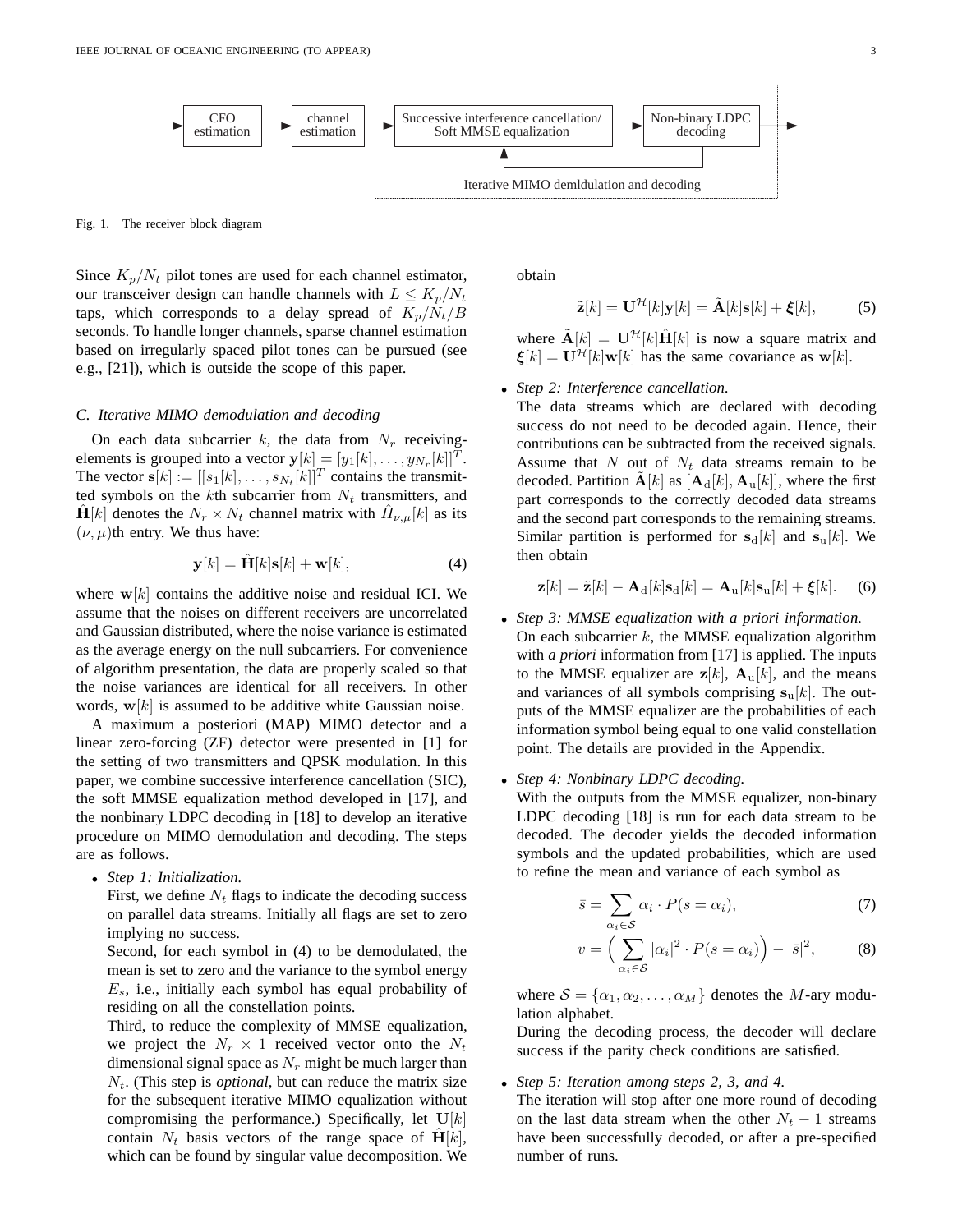## IV. PERFORMANCE RESULTS: AUV07

The experimental data for this test was collected during the AUV Fest held in Panama City, FL, June 2007. The water depth was 20 meters. Two transmitters were deployed about 9 meters below a surface buoy. The receiving array was about 9 meters below a boat. The vertical array was 2 meters in aperture with 16 hydrophones, out of which we used four. Here we report performance results for transmission distances of 500 and 1500 meters. The key system parameters are listed in Table I.

| <b>TABLE I</b>                     |
|------------------------------------|
| <b>SYSTEM PARAMETERS FOR AUV07</b> |

| Sampling rate                          | $f_s = 96$ kHz             |
|----------------------------------------|----------------------------|
| Center frequency                       | $f_c = 32 \text{ kHz}$     |
| Signal bandwidth                       | $B = 12$ kHz               |
| <b>OFDM</b> block duration             | $T = 85.33$ ms             |
| Guard interval                         | $T_q = 25$ ms              |
| Subcarrier spacing                     | $\Delta f = 11.72$ Hz      |
| Number of subcarriers                  | $K = 1024$                 |
| Number of data carriers                | $K_d = 672$                |
| Number of pilot carriers               | $K_p = K/4 = 256$          |
| Number of null subcarriers             | $K_n=96$                   |
| Spectral efficiency (two transmitters, | $\alpha = 1.015$ bits/s/Hz |
| QPSK modulation, rate $1/2$ coding)    |                            |
| Data rate                              | $R = 12.18$ kb/s           |

#### *A. Channel profiles via preamble correlation*

A linearly-frequency-modulated (LFM) signal is used as a preamble for synchronization. The correlation results are shown in Fig. 2 for the 500 m case, and in Fig. 3 for the 1500 m case. It can be seen that the channel at 500 m has a larger delay spread than the channel at 1500 m, as expected.

## *B. CFO and channel estimation*

The CFO estimates are shown in Fig. 4 for one data packet on one receiver. The CFO is within [-2, 2] Hz range, which is caused by transmitter and receiver drifting with waves.

The estimated channel for one OFDM block is shown in Fig. 5, which is in good agreement with the channel profiles shown in Figs. 2 and 3. It can be seen that the channel for the 500 m case has larger energy.

With  $K_p/2 = 128$  subcarriers for each channel estimation, we can estimate 128 channel taps in discrete time, which amounts to a delay spread of 10.7 ms. Any arrivals after 10.7 ms will thus be treated as additive noise. Since the channel at 500 m has significant arrivals after 10.7 ms, the noise floor is much higher (around 8 dB) than that at 1500 m, as shown in Fig. 6. As a result, although the signal energy at 500 m is greater than that at 1500 m, the pre-demodulation signal to noise ratios (SNRs) become similar for both cases. The predemodulation SNR is computed as the ratio of the average signal energy on the pilot subcarriers to the average energy on the null subcarriers.



Fig. 2. Channel profile based on preamble correlation, 500 m, AUV07.



Fig. 3. Channel profile based on preamble correlation, 1500 m, AUV07.



Fig. 4. Doppler estimates for one packet of 64 OFDM blocks at receiver 1; this Doppler shift is due to unintentional drifting.

## *C. BER results*

We now report on the BER results, where QPSK modulation and rate 1/2 nonbinary LDPC coding are utilized and the data rate is 12.18 kb/s. A total of 64 OFDM blocks have been transmitted, and hence, each parallel data stream contains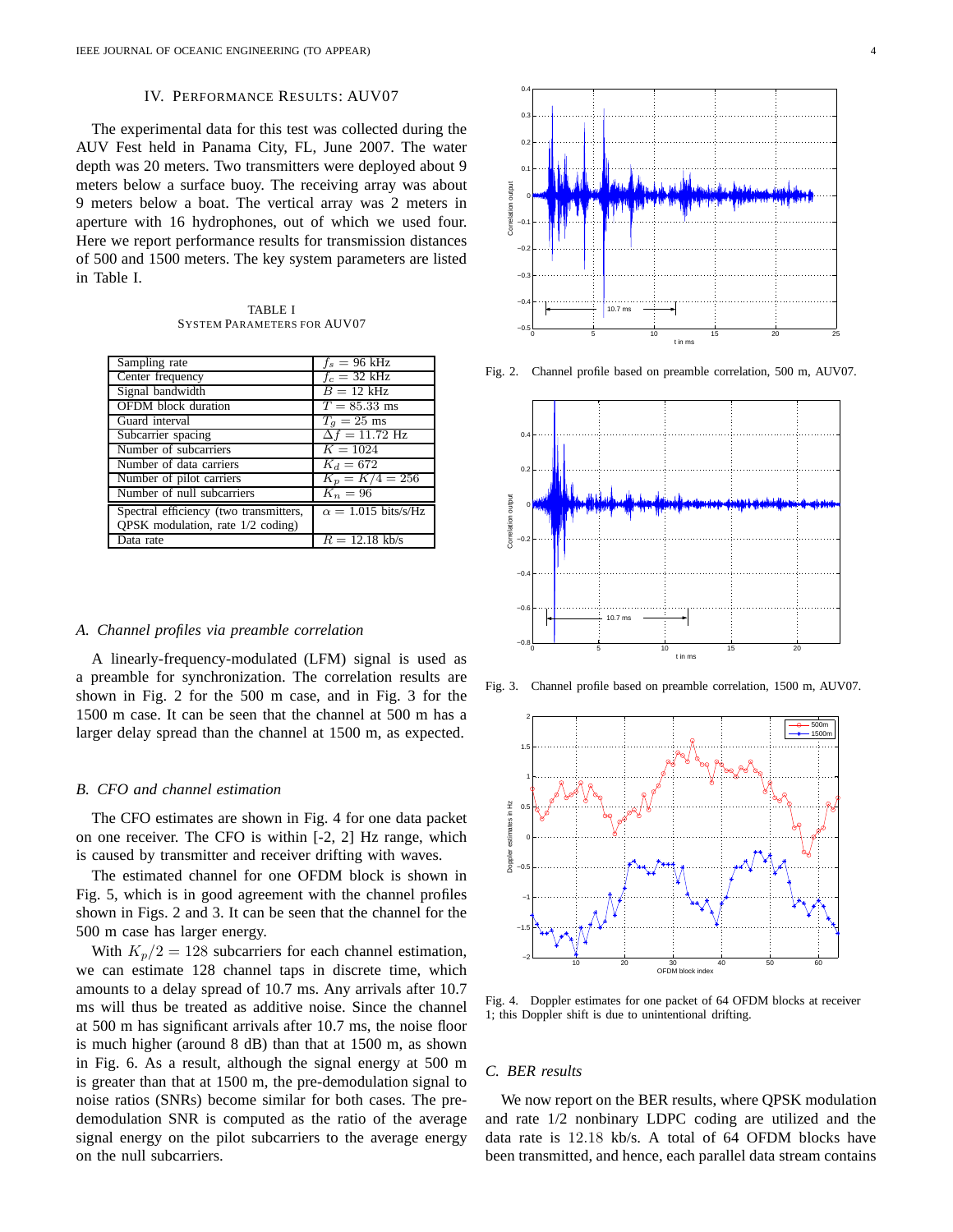

Fig. 5. Estimated channel for one OFDM block, receiver 1, AUV07.



Fig. 7. The 500 m case in AUV07, data stream 1, MMSE equalization followed by LDPC coding; no block has decoding errors.

 $672 \times 64 = 43008$  information bits. Figs. 7 and 8 show the uncoded and coded BERs for data streams 1 and 2 in the 500m case, respectively, where MMSE equalization is followed by LDPC decoding but *with no iteration*. Only two out of 64 blocks have decoding errors for data stream 2. For the 1500 m case, there is no error after LDPC decoding with the noniterative receiver.

We then apply the iterative MMSE demodulation and channel decoding on the data of the 500 m case. There is no decoding error after one round of iteration.

## V. PERFORMANCE RESULTS: RACE08

The Rescheduled Acoustic Communications Experiment (RACE) was held in the Narragansett Bay, Rhode Island, March 2008. The water depths in the area range from 9 to about 14 meters. The primary source of an ITC1007 transducer for acoustic transmissions was located approximately 4 meters above the bottom. A vertical source array consisting of three AT-12ET transducers with a spacing of 60 cm between each transducer was deployed below the primary source. The top of the source array was approximately 1 meter below the primary source. The system parameters are listed in Table II.



Fig. 6. Average noise variance on null subcarriers for one packet.



Fig. 8. The 500 m case in AUV07, data stream 2, MMSE equalization followed by LDPC coding; 2 out of 64 blocks have decoding errors.

TABLE II THE SYSTEM PARAMETERS FOR THE RACE08 EXPERIMENT

| Sampling rate              | $f_s = 39.0625$ kHz      |
|----------------------------|--------------------------|
| Center frequency           | $f_c = 11.5 \text{ kHz}$ |
| Signal bandwidth           | $B = 4.8828$ kHz         |
| <b>OFDM</b> block duration | $T = 209.7152$ ms        |
| Guard interval             | $T_a = 25$ ms            |
| Subcarrier spacing         | $\Delta f = 4.8$ Hz      |
| Number of subcarriers      | $K = 1024$               |
| Number of data carriers    | $K_d = 672$              |
| Number of pilot carriers   | $K_p = K/4 = 256$        |
| Number of null subcarriers | $K_n=96$                 |

The four transducers are labeled from top to bottom as T0, T1, T2 and T3. For MIMO-OFDM transmissions, T0 and T1 were used for two transmitters, T0-T2 for three transmitters, and T0-T3 for four transmitters. T0 and the T1-T3 array were driven by different power supplies and hence they have different front-end circuits. In addition, driven by the same voltage inputs, the transducer T0 produces less transmission power than T1-T3, about 5dB lower comparing the peaks. Finally, the spacing between T0 and T1 is greater than the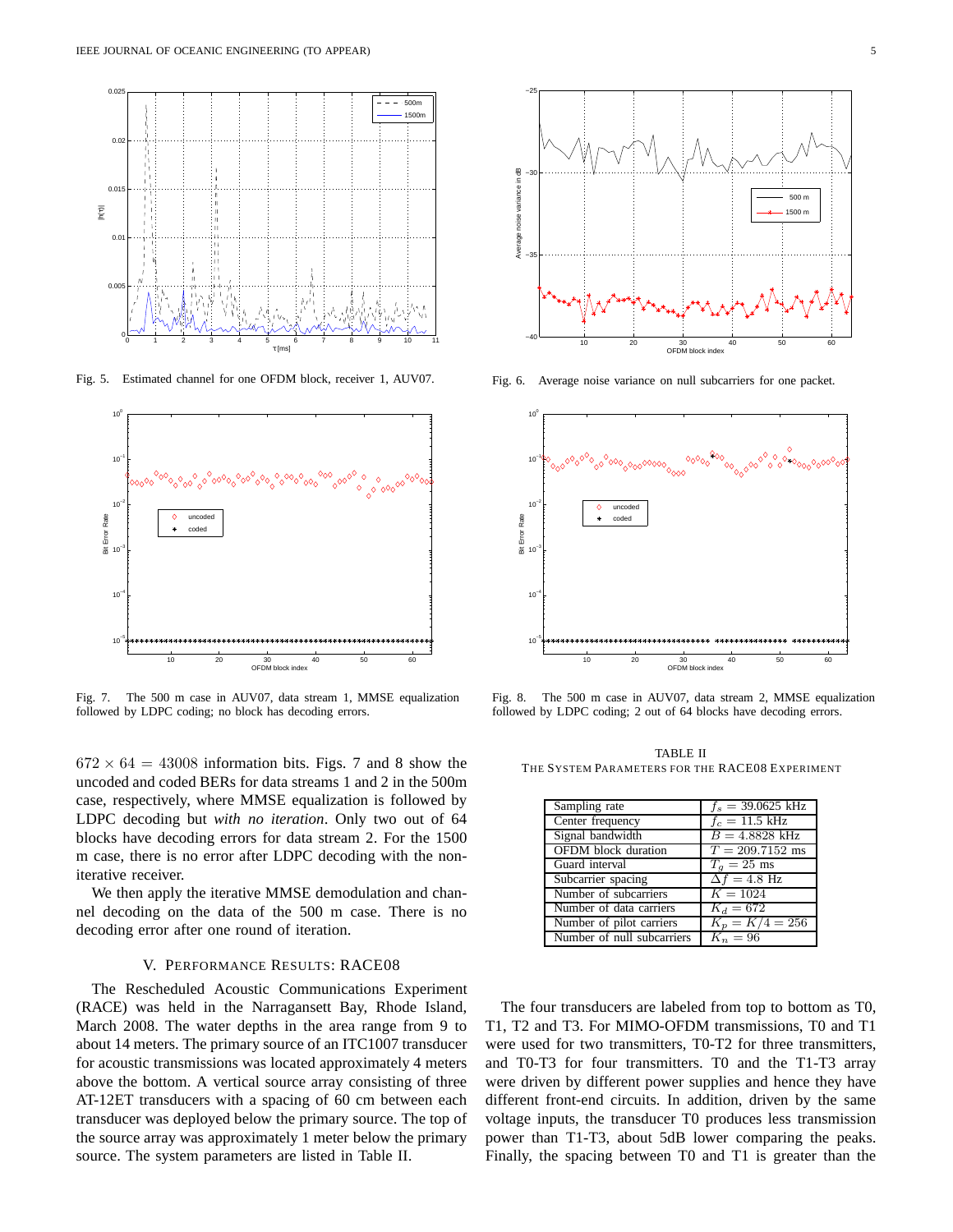

Fig. 9. The structure of the transmission file for RACE08.

spacings between T1, T2, T3. Such a disparity between T0 and T1-T3 renders the data stream from T0 at a disadvantage relative to the other data streams; this will be reflected by the performance results.

For each MIMO-OFDM configuration, one data burst consisted of four packets with different modulation formats, as shown in Fig. 9. In particular, the packet of QPSK modulation contains 36 OFDM blocks, the packet of 8-QAM contains 24 OFDM blocks, the packet of 16QAM contains 18 OFDM blocks, while the packet of 64-QAM contains 12 OFDM blocks. (The 8-QAM constellation used in this paper is from [22, Fig. 4.3-4]). Rate 1/2 nonbinary LDPC coding as described in [18] is applied. Hence, each data burst contains the same number (672  $\times$  36 = 24192) of information bits for each parallel data stream at each setting.

Three receiving arrays were deployed during the experiment, mounted on fixed tripods with the bottom of the arrays 2 meters above the sea floor. We here report on the results for the array at 400 meters to the east from the source, which is a 24-element vertical array with 5 cm between elements. (Note that half of the wavelength at the carrier frequency is about 6.5 cm. The responses on the array elements might be slightly correlated.) We will use the data from the top 12 elements for processing, where the iterative MMSE demodulation and decoding structure is employed.

During the experiment, each signal was transmitted twice every four hours, leading to 12 transmissions each day. We here report on the performance results based on data collected from 28 transmissions within the Julian dates 081-083 (March 21-23, 2008). Hence, each data stream at each setting has a total of  $28 \times 24192 = 677,376$  information bits transmitted.

Fig. 10 depicts the channel estimates in one OFDM block with three transmitters, while Fig. 11 shows the channel estimates in one OFDM block with four transmitters (from a recorded block at the time 0200 GMT on the Julian date 081). The channel delay spreads are about 5 ms. Note that the channel corresponding to the first data stream (transducer T0) has lower energy than others. This is a general trend for all the received blocks, and is attributed to the implementation differences discussed earlier.

#### *A. Performance results with two transmitters*

Figs. 12–14 depict the coded block-error-rate (BLER) for each received data set across the Julian dates 081-083. The 8-QAM case is omitted as it has zero BLERs across all dates. Decoding errors occur only in one out of 28 data sets in the QPSK case, where two out of 36 OFDM blocks were badly distorted thus preventing correct decoding of stream 1. Table III summarizes the coded bit-error-rates (BERs) and BLERs averaged over all data sets; i.e., a total of 677,376 information bits was used for each BER computed in the table.



Fig. 10. Channel estimates from one OFDM block with three transmitters, RACE08.



Fig. 11. Channel estimates from one OFDM block with four transmitters, RACE08.

## *B. Performance results with three transmitters*

Figs. 15, 16, and 17 depict the coded BLER for each received data set across the Julian dates 081-083. Table IV summarizes the BERs and BLERs averaged over all data sets.

#### *C. Performance results with four transmitters*

Figs. 18 and 19 depict the coded BLER for each received data set across the Julian dates 081-083. Table V summarizes the BERs and BLERs averaged over all data sets.

Usually no more than five iterations were needed between MIMO demodulation and decoding. From Tables III–V, we observe that the data steam 1 has worse performance than the other data streams. This is partly due to the fact that the transducer on T0 has less power efficiency than others. We also conjecture that there might exists a possible Doppler shift mismatch between T0 and the array T1-T3 due to different spacings and front-end circuits. The BLER performance for all other data streams except stream 1 are acceptable and actually very good in many cases. A closer look at Figs. 15–19 reveals that no errors occurred in the majority of the data sets within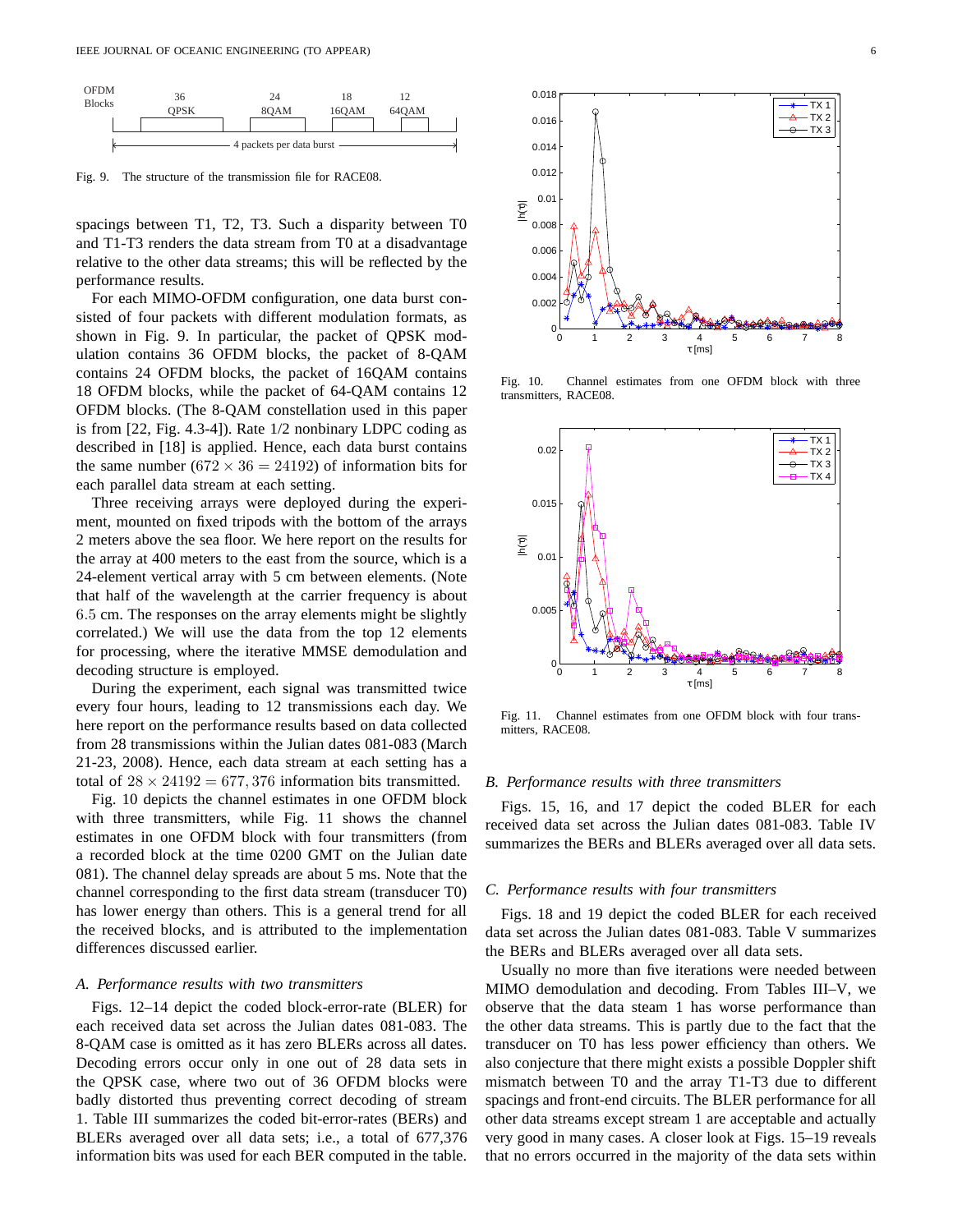

Fig. 12. Block error rates for 2IMO-OFDM, QPSK



Fig. 14. Block error rates for 2IMO-OFDM, 64-QAM



Fig. 16. Block error rates for 3IMO-OFDM, 8-QAM



Fig. 18. Block error rates for 4IMO-OFDM, QPSK

the three-day span. The particular case of two transmitters and 8-QAM modulation having a spectral efficiency of 1.76 bits/s/Hz does not have any decoding error across all the 28 data sets across three days.

In short, the spectral efficiency can be increased considerably by using high order modulation in MIMO-OFDM transmissions, as demonstrated by the values corresponding to different configurations in Tables III–V. In particular, a



Fig. 13. Block error rates for 2IMO-OFDM, 16-QAM



Fig. 15. Block error rates for 3IMO-OFDM, QPSK



Fig. 17. Block error rates for 3IMO-OFDM, 16-QAM



Fig. 19. Block error rates for 4IMO-OFDM, 8-QAM

spectral efficiency of 3.52 bits/sec/Hz is approached by two parallel 64-QAM data streams, or three parallel 16-QAM data streams, or four parallel 8-QAM data streams<sup>1</sup>.

<sup>&</sup>lt;sup>1</sup>Note that some of the high spectral efficiencies are obtained at relative high block error rates. In practice, a high-rate outer channel code could handle those block errors at a small rate loss. We thank one reviewer for pointing this out.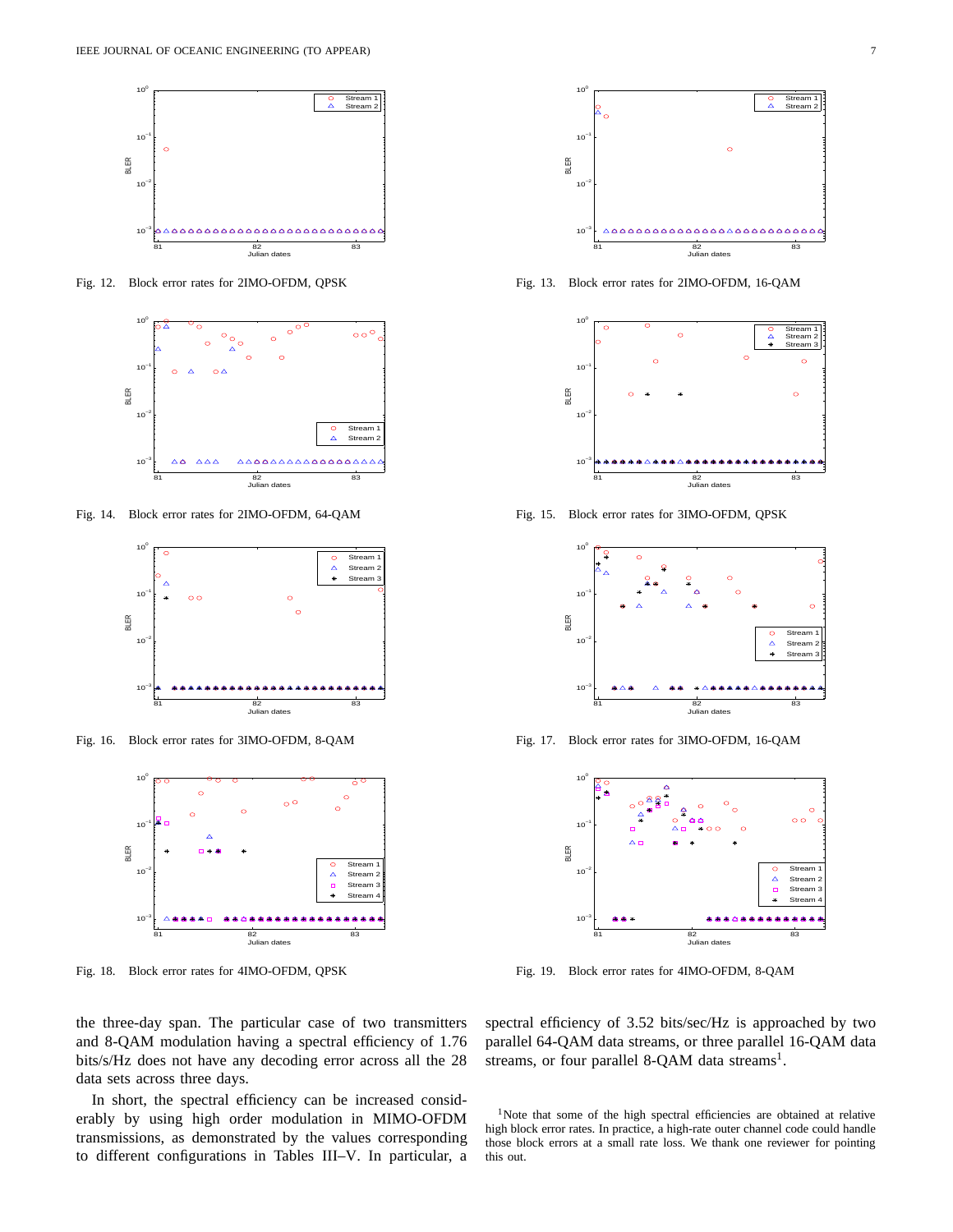TABLE III

PERFORMANCE RESULTS WITH TWO TRANSMITTERS AND TWELVE RECEIVERS, RACE08

|              | Spectral efficiency        | Data streams | Average BER       | Average BLER      |
|--------------|----------------------------|--------------|-------------------|-------------------|
| 2IMO, OPSK   | $1.17 \; \text{bits/s/Hz}$ | Stream 1     | $4 \cdot 10^{-4}$ | $2 \cdot 10^{-3}$ |
|              |                            | Stream 2     |                   |                   |
| 2IMO, 8-OAM  | $1.76 \; \text{bits/s/Hz}$ | Stream 1     |                   |                   |
|              |                            | Stream 2     |                   |                   |
| 2IMO, 16-OAM | $2.35 \; \text{bits/s/Hz}$ | Stream 1     | $6 \cdot 10^{-3}$ | $3 \cdot 10^{-2}$ |
|              |                            | Stream 2     | $3 \cdot 10^{-3}$ | $1 \cdot 10^{-2}$ |
| 2IMO, 64-OAM | $3.52 \text{ bits/s/Hz}$   | Stream 1     | $7 \cdot 10^{-2}$ | $4 \cdot 10^{-1}$ |
|              |                            | Stream 2     | $1 \cdot 10^{-2}$ | $5 \cdot 10^{-2}$ |

TABLE IV PERFORMANCE RESULTS WITH THREE TRANSMITTERS AND TWELVE RECEIVERS, RACE08

|              | Spectral efficiency        | Data streams | Average BER       | Average BLER        |
|--------------|----------------------------|--------------|-------------------|---------------------|
| 3IMO, OPSK   | $1.76 \; \text{bits/s/Hz}$ | Stream 1     | $2 \cdot 10^{-2}$ | $1 \cdot 10^{-1}$   |
|              |                            | Stream 2     |                   |                     |
|              |                            | Stream 3     | $5 \cdot 10^{-4}$ | $2 \cdot 10^{-3}$   |
| 3IMO, 8-OAM  | $2.64 \; \text{bits/s/Hz}$ | Stream 1     | $1 \cdot 10^{-2}$ | $5 \cdot 10^{-2}$   |
|              |                            | Stream 2     | $1 \cdot 10^{-3}$ | $6 \cdot 10^{-3}$   |
|              |                            | Stream 3     | $8 \cdot 10^{-4}$ | $3 \cdot 10^{-3}$   |
| 3IMO, 16-QAM | $3.52 \; \text{bits/s/Hz}$ | Stream 1     | $4 \cdot 10^{-2}$ | $1.6 \cdot 10^{-1}$ |
|              |                            | Stream 2     | $1 \cdot 10^{-2}$ | $4 \cdot 10^{-2}$   |
|              |                            | Stream 3     | $2 \cdot 10^{-2}$ | $8 \cdot 10^{-2}$   |

| TABLE V                                                                 |
|-------------------------------------------------------------------------|
| PERFORMANCE RESULTS WITH FOUR TRANSMITTERS AND TWELVE RECEIVERS, RACE08 |

|             | Spectral efficiency        | Data streams | Average BER       | Average BLER      |
|-------------|----------------------------|--------------|-------------------|-------------------|
| 4IMO, OPSK  | $2.35 \; \text{bits/s/Hz}$ | Stream 1     | $8 \cdot 10^{-2}$ | $7 \cdot 10^{-2}$ |
|             |                            | Stream 2     | $2 \cdot 10^{-3}$ | $4 \cdot 10^{-2}$ |
|             |                            | Stream 3     | $3 \cdot 10^{-3}$ | $3 \cdot 10^{-2}$ |
|             |                            | Stream 4     | $3 \cdot 10^{-3}$ | $3 \cdot 10^{-2}$ |
| 4IMO, 8-OAM | $3.52 \; \text{bits/s/Hz}$ | Stream 1     | $4 \cdot 10^{-1}$ | $2 \cdot 10^{-1}$ |
|             |                            | Stream 2     | $7 \cdot 10^{-3}$ | $1 \cdot 10^{-1}$ |
|             |                            | Stream 3     | $1 \cdot 10^{-2}$ | $8 \cdot 10^{-2}$ |
|             |                            | Stream 4     | $8 \cdot 10^{-3}$ | $8 \cdot 10^{-2}$ |

## VI. PERFORMANCE RESULTS: VHF08

This experiment was conducted in the Buzzards Bay, MA, April 2008. The water depth was 12 meters. Two transmitters were about 6 meters below a surface buoy. The receiving array was about 6 meters below a boat. The array was 1 meter in aperture with 6 hydrophones. The transmission distance was 450 meters with a very high frequency (VHF) signal used. We scale the basic design of the  $K = 1024$  case for the AUV07 experiment to two different bandwidths:  $B = 31.25$  kHz and  $B = 62.5$  kHz, following the design rules outlined in [23]. The parameters used are listed in Table VI.

TABLE VI THE SYSTEM PARAMETERS FOR THE VHF08 EXPERIMENT

| Sampling rate              | $f_s = 500$ kHz                |              |  |  |
|----------------------------|--------------------------------|--------------|--|--|
| Center frequency           | $f_c = 110$ kHz                |              |  |  |
| <b>OFDM</b> block duration | $T = 65.5$ ms                  |              |  |  |
| Guard interval             | $T_q = 20$ ms                  |              |  |  |
| Subcarrier spacing         | $\Delta f = 15.2588$ Hz        |              |  |  |
| Signal bandwidth           | $B = 31.25$ kHz $B = 62.5$ kHz |              |  |  |
| Number of subcarriers      | $K = 2048$                     | $K = 4096$   |  |  |
| Number of data carriers    | $K_d = 1344$                   | $K_d = 2688$ |  |  |
| Number of pilot carriers   | $K_p = 512$                    | $K_p = 1024$ |  |  |
| Number of null subcarriers | $K_n = 198$                    | $K_n = 396$  |  |  |

## *A. Channel estimation*



Fig. 20. Estimated channel for one OFDM block on one receiver, VHF08.

The estimated channel for one OFDM block is shown in Fig. 20. The delay spread is about 4 ms.

## *B. BER results*

The BER results for different settings are listed in Table VII. Two transmitters and six receivers were used. The results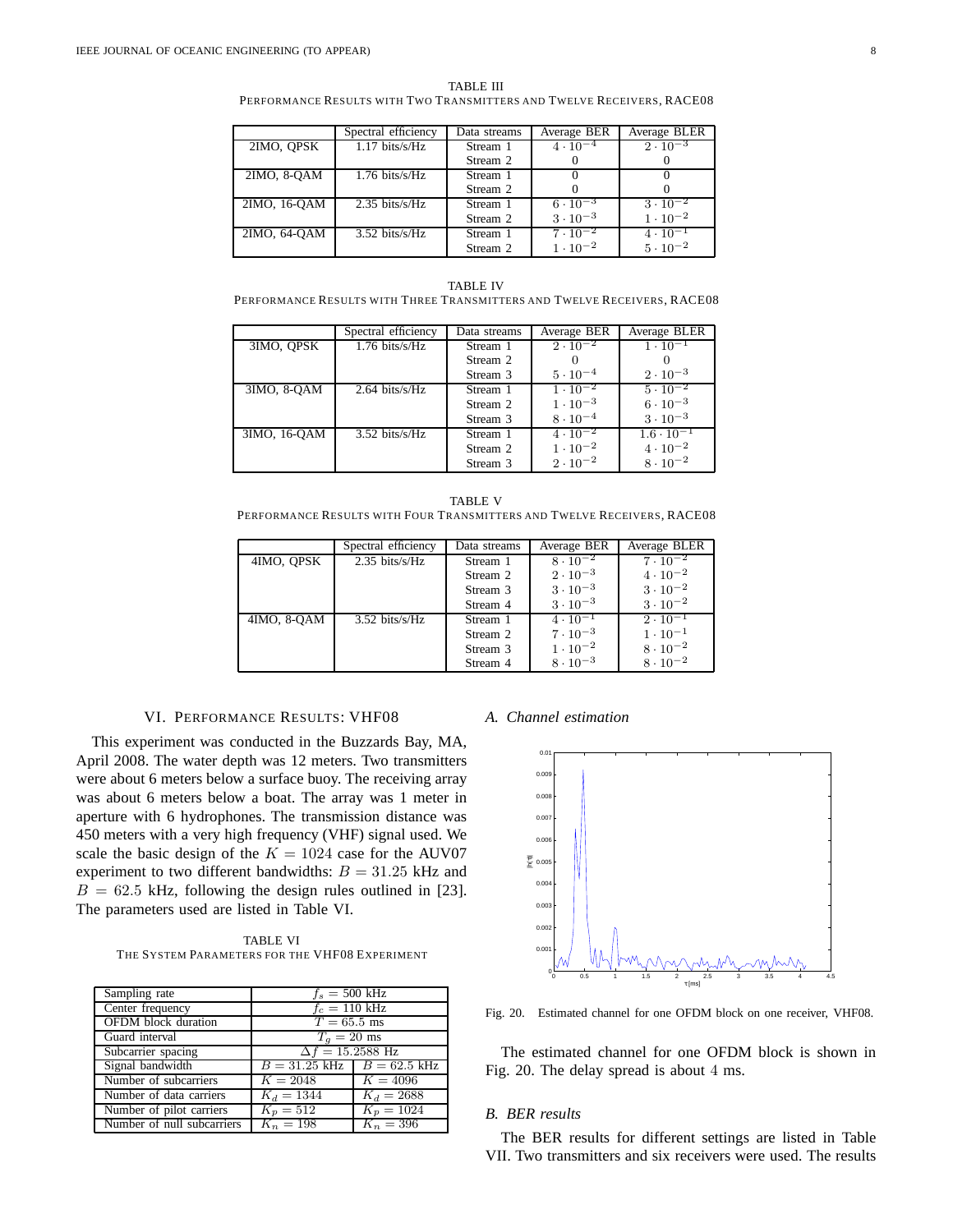|                         | Spectral efficiency          | Data rate       | Data Streams | Uncoded BER | Coded BER |
|-------------------------|------------------------------|-----------------|--------------|-------------|-----------|
| $B = 31.25kHz$ , OPSK   | $1.0055$ bits/s/Hz           | $31.4214$ kb/s  | Stream 1     | 0.0025      |           |
|                         |                              |                 | Stream 2     |             |           |
| $B = 31.25kHz$ , 8-OAM  | $1.5082 \; \text{bits/s/Hz}$ | $47.1320$ kb/s  | Stream 1     | 0.0378      |           |
|                         |                              |                 | Stream 2     | 0.0049      |           |
| $B = 31.25$ kHz, 16-OAM | $2.0010$ bits/s/Hz           | $62.8438$ kb/s  | Stream 1     | 0.0868      |           |
|                         |                              |                 | Stream 2     | 0.0319      |           |
| $B = 62.5$ kHz, QPSK    | $1.0055$ bits/s/Hz           | $62.8427$ kb/s  | Stream 1     | 0.0512      |           |
|                         |                              |                 | Stream 2     | 0.0193      | $\Omega$  |
| $B = 62.5$ kHz, 8-OAM   | $1.5082$ bits/s/Hz           | $94.2640$ kb/s  | Stream 1     | 0.1102      |           |
|                         |                              |                 | Stream 2     | 0.0488      |           |
| $B = 62.5$ kHz, 16-QAM  | $2.0110$ bits/s/Hz           | $125.6875$ kb/s | Stream 1     | 0.1938      |           |
|                         |                              |                 | Stream 2     | 0.1290      |           |

TABLE VII PERFORMANCE RESULTS FOR THE VHF08 EXPERIMENT. TWO TRANSMITTERS, RATE 1/2 CODING.

are based on the iterative receiver with rate 1/2 nonbinary LDPC coding. There were 36, 24, and 18 OFDM blocks for the cases of QPSK, 8-QAM, and 16-QAM, respectively, when  $B = 31.25$  kHz. There were 18, 12, and 9 OFDM blocks for the cases of QPSK, 8-QAM, and 16-QAM, respectively, when  $B = 62.5$  kHz. Therefore, the BER values in Table VII are averaged over  $1344 \times 36 = 48,384$  information bits for each parallel data stream at each setting. Error-free performance is achieved in this data set after no more than two rounds of iterative demodulation and decoding.

## VII. CONCLUSIONS

In this paper, a MIMO-OFDM system with spatial multiplexing was presented. The receiver works on a block-by-block basis where null and pilot subcarriers are used for Doppler and channel estimation, respectively, and an iterative structure is used for MIMO detection and decoding. We reported on the performance results based on data processing from three different experiments, showing very high spectral efficiency via parallel data multiplexing with high order constellations. These example results suggest that MIMO-OFDM is an appealing choice for high data rate underwater acoustic communications.

Further investigations on MIMO underwater acoustic communications, both single- and multi-carrier approaches, are warranted, especially on the capacity limits in underwater channels, advanced receiver designs, and experimental results in more challenging channel conditions with large Doppler spread.

## APPENDIX: MMSE EQUALIZATION WITH A PRIORI INFORMATION [17]

For convenience, we list here the MMSE equalization algorithm with *a priori* information from [17].

We omit the index  $k$  and the subscript in (6) to work on a generic model  $z = As + \xi$ , where  $\xi$  has a covariance matrix  $\sigma_w^2 \mathbf{I}_N$ . The *a priori* information of  $s_n$ ,  $n = 1, 2, ..., N$ , is given in the forms of the mean  $\bar{s}_n \triangleq E(s_n)$  and the variance  $v_n \triangleq \text{Cov}(s_n, s_n)$ . Let  $\mathbf{a}_n$  denote the *n*-th column of matrix **A**, and use  $\bar{s}_n$  and  $v_n$  to define:

$$
\bar{\mathbf{s}} \triangleq \mathbf{E}(\mathbf{s}) = [\bar{s}_1, \bar{s}_2, \dots, \bar{s}_N]^T, \tag{9}
$$

$$
\bar{\mathbf{z}} \triangleq \mathrm{E}(\mathbf{z}) = \mathbf{A}\mathrm{E}(\mathbf{s}) = \mathbf{A}\bar{\mathbf{s}},\tag{10}
$$

$$
\mathbf{V} \triangleq \text{Cov}(\mathbf{s}, \mathbf{s}) = \text{diag}[v_1, v_2, \dots, v_N], \quad (11)
$$

$$
\mathbf{\Sigma} \triangleq \text{Cov}(\mathbf{z}, \mathbf{z}) = \sigma_w^2 \mathbf{I}_N + \mathbf{A} \mathbf{V} \mathbf{A}^{\mathcal{H}},
$$
(12)

$$
\mathbf{f}_n \triangleq \mathbf{\Sigma}^{-1} \mathbf{a}_n,\tag{13}
$$

$$
K_n \triangleq (1 + (1 - v_n) \mathbf{f}_n^{\mathcal{H}} \mathbf{a}_n)^{-1}.
$$
 (14)

The estimate  $\hat{s}_n$  is then computed as

$$
\hat{s}_n = K_n \cdot \mathbf{f}_n^{\mathcal{H}} (\mathbf{z} - \bar{\mathbf{z}} + \bar{s}_n \mathbf{a}_n). \tag{15}
$$

In this computation,  $\hat{s}_n$  is independent from the *a priori* information about  $s_n$ , but dependent on the *a priori* information about all  $s_{n'}$  where  $n' \neq n$  [17].

Assuming that  $\hat{s}_n$  is Gaussian distributed with mean

$$
\mu_n = K_n \cdot s_n \cdot \mathbf{f}_n^{\mathcal{H}} \mathbf{a}_n \tag{16}
$$

and variance

$$
\sigma_n^2 = K_n^2 \cdot (\mathbf{f}_n^{\mathcal{H}} \mathbf{a}_n - v_n \mathbf{f}_n^{\mathcal{H}} \mathbf{a}_n \mathbf{a}_n^{\mathcal{H}} \mathbf{f}_n), \tag{17}
$$

the probabilities  $p(\hat{s}_n|s_n = \alpha_i)$ ,  $i = 1, 2, ..., M$ , can be computed from Gaussian probability density function [17]. These probabilities are passed to the nonbinary LDPC decoder.

#### ACKNOWLEDGEMENT

We are grateful to Dr. James Preisig and his team for conducting the RACE08 experiment.

#### **REFERENCES**

- [1] B. Li, S. Zhou, M. Stojanovic, L. Freitag, J. Huang, and P. Willett, "MIMO-OFDM over an underwater acoustic channel," in *Proc. of MTS/IEEE OCEANS conference*, Vancouver, BC, Canada, Sept. 29 - Oct. 4, 2007.
- [2] B. Li, J. Huang, S. Zhou, K. Ball, M. Stojanovic, L. Freitag, and P. Willett, "Further results on high-rate MIMO-OFDM underwater acoustic communications," in *Proc. of MTS/IEEE OCEANS conference*, Quebec City, Canada, Sept. 2008.
- [3] E. Telatar, "Capacity of multi-antenna Gaussian channels," *Technical Memorandum, AT&T Bell Laboratories*, Oct. 1995.
- [4] G. J. Foschini and M. J. Gans, "On limits of wireless communication in a fading environment when using multiple antennas," *Wireless Personal Communications*, vol. 6, no. 3, pp. 311–335, Mar. 1998.
- [5] D. B. Kilfoyle, J. C. Preisig, and A. B. Baggeroer, "Spatial modulation experiments in the underwater acoustic channel," *IEEE Journal of Oceanic Engineering*, vol. 30, no. 2, pp. 406–415, Apr. 2005.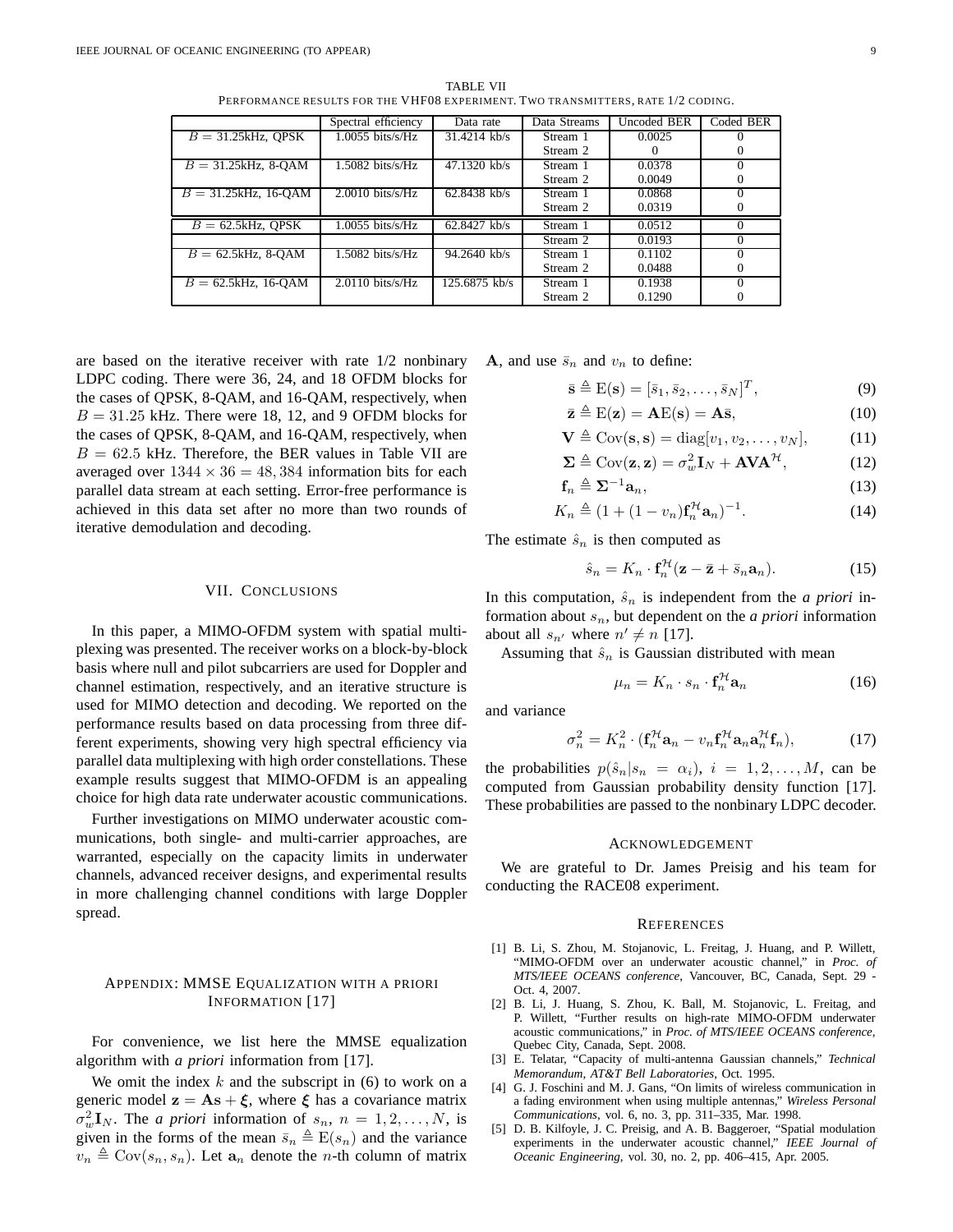- [6] S. Roy, T. M. Duman, V. McDonald, and J. G. Proakis, "High rate communication for underwater acoustic channels using multiple transmitters and space-time coding: Receiver structures and experimental results," *IEEE Journal of Oceanic Engineering*, vol. 32, no. 3, pp. 663–688, July 2007.
- [7] H. C. Song, W. S. Hodgkiss, W. A. Kuperman, T. Akal, and M. Stevenson, "Multiuser communications using passive time reversal," *IEEE Journal of Oceanic Engineering*, vol. 32, no. 4, pp. 915–926, October 2007.
- [8] A. Song, M. Badiey, and V. K. McDonald, "Multi-channel combining and equalization for underwater acoustic MIMO channels," in *Proc. of MTS/IEEE OCEANS conference*, Quebec City, Canada, Sept. 15-18, 2008.
- [9] J. Tao, Y. R. Zheng, C. Xiao, T. C. Yang, and W.-B. Yang, "Time-domain receiver design for MIMO underwater acoustic communications," in *Proc. of MTS/IEEE OCEANS conference*, Quebec City, Canada, Sept. 15-18, 2008.
- [10] J. Zhang, Y. R. Zheng, and C. Xiao, "Frequency-domain equalization for single carrier MIMO underwater acoustic communications," in *Proc. of MTS/IEEE OCEANS conference*, Quebec City, Canada, Sept. 15-18, 2008.
- [11] F. Qu and L. Yang, "Basis expansion model for underwater acoustic channels?" in *Proc. of MTS/IEEE OCEANS conference*, Quebec City, Canada, Sept. 15-18, 2008.
- [12] P. Carrascosa and M. Stojanovic, "Adaptive MIMO detection of OFDM signals in an underwater acoustic channel," in *Proc. of MTS/IEEE OCEANS conference*, Quebec City, Canada, Sept. 15-18, 2008.
- [13] Y. Emre, V. Kandasamy, T. M. Duman, P. Hursky, and S. Roy, "Multiinput multi-output OFDM for shallow-water UWA communications," in *Acoustics'08 Conference*, Paris, France, July 2008.
- [14] B. Li, S. Zhou, M. Stojanovic, L. Freitag, and P. Willett, "Multicarrier communication over underwater acoustic channels with nonuniform Doppler shifts," *IEEE Journal of Oceanic Engineering*, vol. 33, no. 2, pp. 198–209, Apr. 2008.
- [15] M. Stojanovic, "Low complexity OFDM detector for underwater channels," in *Proc. of MTS/IEEE OCEANS conference*, Boston, MA, Sept.  $18-21, 2006$ .<br>[16]  $\longrightarrow$  "OFD
- $-$ , "OFDM for underwater acoustic communications: Adaptive synchronization and sparse channel estimation," in *Proc. of Intl. Conf. on ASSP*, Las Vegas, NV, Mar. 30 – Apr. 4, 2008.
- [17] M. Tuchler, A. C. Singer, and R. Koetter, "Minimum mean squared error equalization using a priori information," *IEEE Transactions on Signal Processing*, vol. 50, no. 3, pp. 673–683, Mar. 2002.
- [18] J. Huang, S. Zhou, and P. Willett, "Nonbinary LDPC coding for multicarrier underwater acoustic communication," *IEEE J. Select. Areas Commun.*, vol. 26, no. 9, pp. 1684–1696, Dec. 2008.
- [19] T. Kang and R. A. Iltis, "Iterative carrier frequency offset and channel estimation for underwater acoustic OFDM systems," *IEEE J. Select. Areas Commun.*, vol. 26, no. 9, pp. 1650–1661, Dec. 2008.
- [20] G. B. Giannakis, Z. Liu, X. Ma, and S. Zhou, *Space Time Coding for Broadband Wireless Communications*. John Wiley & Sons, Inc., Dec. 2006.
- [21] C. R. Berger, S. Zhou, J. C. Preisig, and P. Willett, "Sparse channel estimation for multicarrier underwater acoustic communication: From subspace methods to compressed sensing," in *Proc. of MTS/IEEE OCEANS conference*, Bremen, Germany, May 11-14, 2009.
- [22] J. G. Proakis, *Digital Communications*, McGraw-Hill, 4th edition, 2001.
- [23] B. Li, S. Zhou, J. Huang, and P. Willett, "Scalable OFDM design for underwater acoustic communications," in *Proc. of Intl. Conf. on ASSP*, Las Vegas, NV, Mar. 30 – Apr. 4, 2008.



**Baosheng Li** (S'05) received the B.S. and the M.S. degrees in the electronic and communications engineering from the Harbin Institute of Technology, Harbin, China, in 2002 and 2004, respectively. He received his Ph.D. degree in electrical engineering from the University of Connecticut, Storrs, in 2009. He is currently a postdoctoral research fellow at Northeastern University, Boston, MA.

His research interests lie in the areas of communications and signal processing, currently focusing on multi-transceiver and multi-carrier modulation

algorithms for underwater acoustic communications.



**Jie Huang** received the B.S. degree in 2001 and the Ph. D. degree in 2006, from the University of Science and Technology of China (USTC), Hefei, both in electrical engineering and information science. He was a post-doctoral researcher with the Department of Electrical and Computer Engineering at the University of Connecticut (UCONN), Storrs, from July 2007 to June 2009, and is now a research assistant professor at the University of Connecticut (UCONN), Storrs.

His general research interests lie in the areas of communications and signal processing, specifically error control coding theory and coded modulation. His recent focus is on signal processing, channel coding and network coding for underwater acoustic communications and networks.



**Shengli Zhou** (M'03) received the B.S. degree in 1995 and the M.Sc. degree in 1998, from the University of Science and Technology of China (USTC), Hefei, both in electrical engineering and information science. He received his Ph.D. degree in electrical engineering from the University of Minnesota (UMN), Minneapolis, in 2002. He has been an assistant professor with the Department of Electrical and Computer Engineering at the University of Connecticut (UCONN), Storrs, 2003-2009, and now is an associate professor. He holds a United

Technologies Corporation (UTC) Professorship in Engineering Innovation, 2008-2011.

His general research interests lie in the areas of wireless communications and signal processing. His recent focus is on underwater acoustic communications and networking. Dr. Zhou has served as an associate editor for IEEE Transactions on Wireless Communications from Feb. 2005 to Jan. 2007, and is now an associate editor for IEEE Transactions on Signal Processing. He received the 2007 ONR Young Investigator award and the 2007 Presidential Early Career Award for Scientists and Engineers (PECASE).



**Keenan Ball** holds a BS from Wentworth Institute of Technology in Electromechanical Engineering and an MS from the University of Massachusetts Dartmouth in Electrical Engineering which he received in 2000 and 2002 respectively. He is currently a Research Engineer at the Woods Hole Oceanographic Institution where he has worked on projects related to underwater acoustics. The programs that he works on focus on underwater acoustic communication and navigation for UUVs, moored systems, and the associated hardware designs for these applications.



**Milica Stojanovic** (M'93) graduated from the University of Belgrade, Serbia, in 1988, and received the M.S. and Ph.D. degrees in electrical engineering from Northeastern University, Boston, MA, in 1991 and 1993. After a number of years with the Massachusetts Institute of Technology, where she was a Principal Scientist, she joined the faculty of Electrical and Computer Engineering Department at Northeastern University in 2008. She is also a Guest Investigator at the Woods Hole Oceanographic Institution, and a Visiting Scientist at MIT.

Her research interests include digital communications theory, statistical signal processing and wireless networks, and their applications to mobile radio and underwater acoustic communication systems. Milica is an Associate Editor for the IEEE Journal of Oceanic Engineering and the IEEE Transactions on Signal processing.